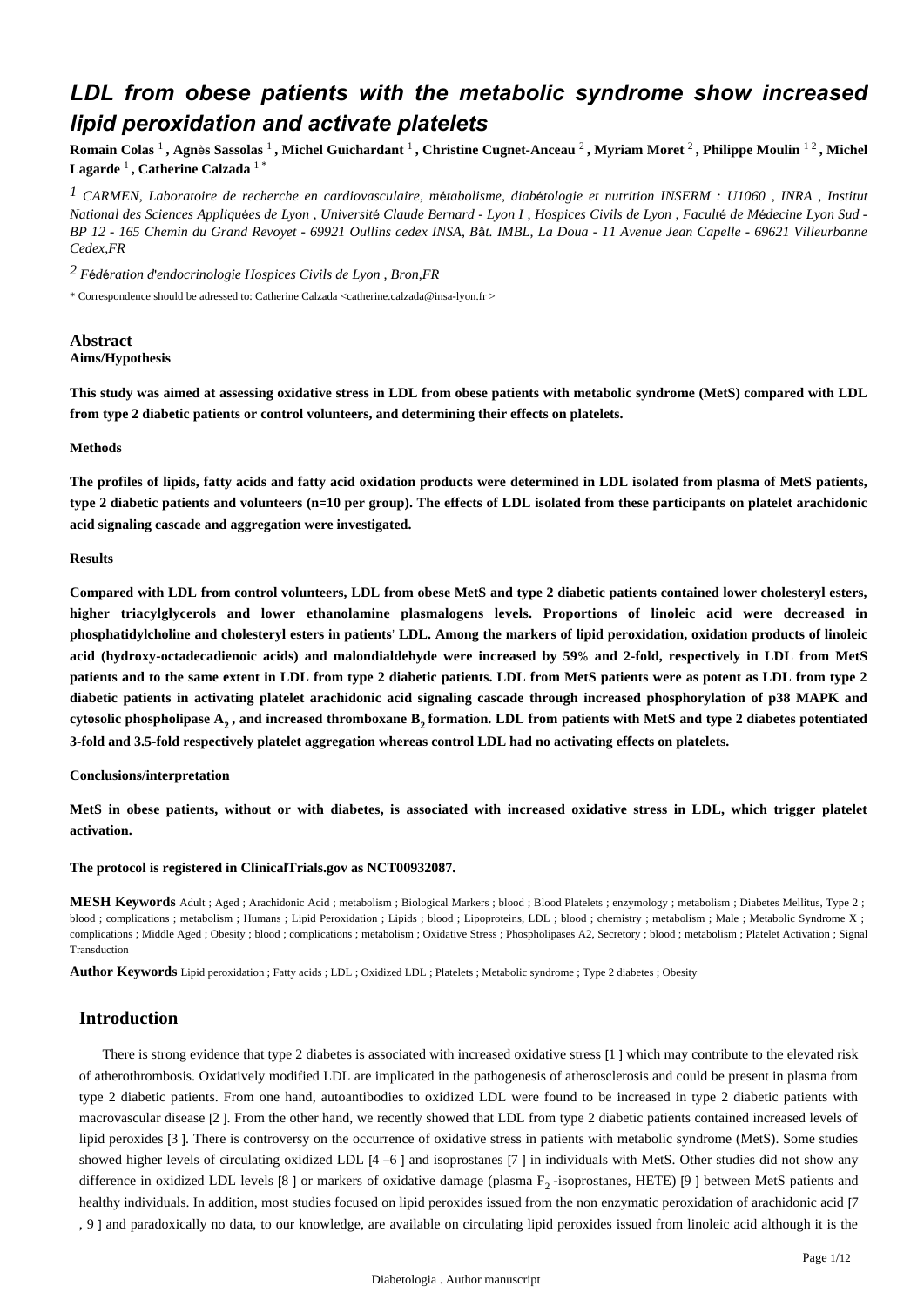main polyunsaturated fatty acid (PUFA) in LDL. Considering that MetS increases the risk for the development of type 2 diabetes and cardiovascular diseases [10 , 11 ], and that oxidative stress plays an important role in type 2 diabetes, it is important to determine whether oxidized LDL are already present in plasma from volunteers with a MetS.

Increased platelet activation occurs in type 2 diabetes [12 ] and MetS [13 , 14 ] and may represent a key contributing factor in the process of atherosclerosis and its thrombotic complications. Oxidative stress has been identified as one of the factors closely associated with platelet hyperactivation in diabetes [12 ] and lipid hydroperoxides have been shown to stimulate platelet aggregation [15 , 16 ]. Moreover, *in vitro* oxidized LDL [17 , 18 ] and LDL from patients with type 1 [19 ] or type 2 diabetes [20 ] activate platelets *via* an increase of p38 MAPK phosphorylation and thromboxane  $B_2(TxB_2)$  formation. To date, no data are available on the interaction between LDL from patients with MetS and platelets.

The objectives of the present study were 1) to measure different markers of oxidative stress in LDL from obese patients with MetS compared with LDL from type 2 diabetic patients or control volunteers and 2) to determine the effects of these LDL on platelets.

# **Methods**

#### **Patients and control volunteers**

30 men (30–75-year-old) were recruited from the Department of Endocrinology and Metabolic Diseases (Hospices Civils de Lyon). Exclusion criteria were smoking, alcohol consumption > 2 alcohol units/day, vitamin supplementation and evidence of cardiovascular complications. Patients with a metabolic syndrome were selected according to the criteria of the American Heart Association (AHA) [21 ] and had to fulfill three or more of the following factors : waist circumference  $> 102$  cm, triacylglycerols (TG)  $> 1.7$  mmol/l, HDL cholesterol < 1 mmol/l, blood pressure > 130/85 mmHg and fasting plasma glucose > 5.6 mmol/l. Type 2 diabetic patients should present a percentage of HbA<sub>1C</sub> greater than 7% and an associated MetS. Patients treated by glitazone drugs were excluded and lipid-lowering drugs were suspended for at least 7 days before venipuncture. Control volunteers were in good health as assessed by medical history and had all above indices in the expected normal range. All volunteers gave written informed consent. The study protocol, registered in ClinicalTrials.gov as NCT00932087, was approved by the Local Ethics Committee (CCP Sud Est IV Hospices Civils de Lyon) and was in accordance with the principles of Helsinki declaration. With a statistical significance of P<0.05 and 90% power, a minimum of eight volunteers per group was required to detect a 50% difference in the concentration of MDA in LDL.

## *Blood collection*

Venous blood was collected on EDTA. Plasma was immediately separated by centrifugation at 1,500g for 10 min. and was frozen at − 80°C under nitrogen in the presence of 10 μmol/l butylhydroxytolune (BHT).

# *Plasma sPLA activity <sup>2</sup>*

Plasma secretory phospholipase  $A_2$  (sPLA<sub>2</sub>) activity was measured with a selective fluorescent substrate (Aterovax, Paris, France). Results are expressed in unit per ml of sample (U/ml), with one unit defined as the amount of sPLA, enzyme which catalyses the release of one nmol of product in one min. The average intra-assay coefficient of variation (CV) for individual human plasma samples was 8.46% and the average inter-assay CV was 5.24%. The minimal detectable activity level was 10 U/ml.

#### *LDL isolation*

LDL (1.019–1.063 g/ml) were isolated from plasma by potassium bromide stepwise ultracentrifugation [22]. LDL preparations were extensively dialyzed against PBS containing 1 mmol/l EDTA. LDL used for their interactions with platelets were finally dialyzed against EDTA-free PBS. The concentration of proteins was estimated using a Bradford assay [23 ]. Enzymatic determinations of total cholesterol and TG were processed using commercial kits (Biomérieux, Marcy l'Etoile, France). Plasma high sensitive C-reactive protein (HS CRP) was measured by nephelometry. LDL particle diameters were determined by electrophoresis of plasma in non denaturating polyacrylamide gradient gels (Lara-Spiral SA, Couternon, France).

#### *Fatty acid compositions of lipid classes*

Following the addition of internal standards and extraction with ethanol:chloroform (1:2,  $v/v$ ) in the presence of BHT (50 µmol/l), lipid classes were separated by thin-layer chromatography (TLC). Chloroform/methanol (80:8, v/v) was used to separate neutral lipids from phospholipids, and chloroform/methanol/water (63:27:4, by vol.) to separate phosphatidylcholines (PC), phosphatidylethanolamines (PE) and sphingomyelins. Neutral lipids were separated in TG and cholesteryl esters (CE) using hexane/diethylether/acetic acid (80:20:1, by vol.). The different spots were scrapped off, treated with trifluoride boron/methanol (1:1, v/v) for 90 min at 100°C. The derivatized fatty acid methyl esters and fatty dimethylacetals were extracted twice with isooctane and separated by gas chromatography using an HP 6890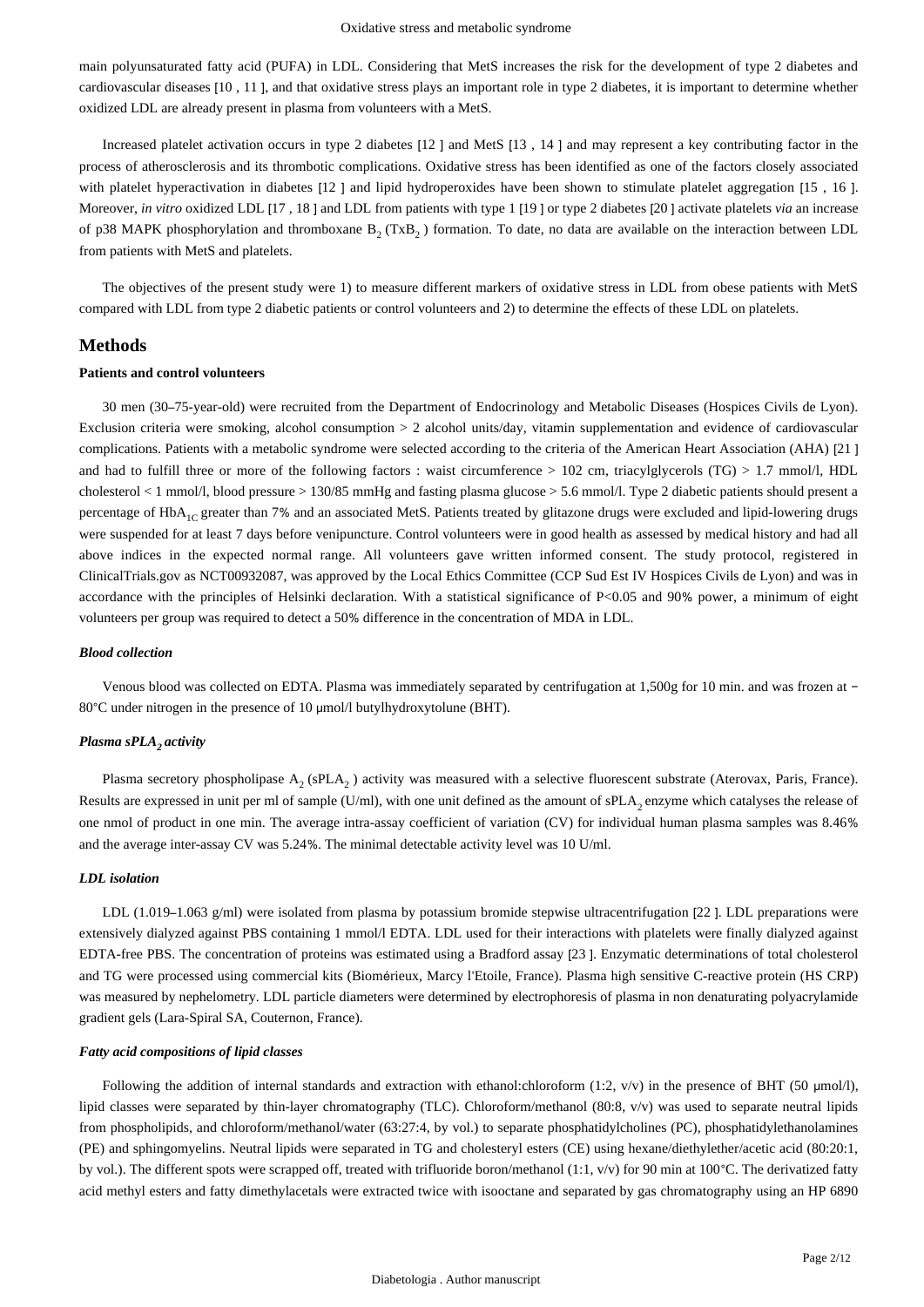gas chromatograph equipped with a SP 2380 capillary column (0.25μm, 30m × 0.25mm, Supelco, Bellefonte, PA, USA) and a flame ionization detector (FID). The respective concentrations of fatty acids, quantified according to the amount of appropriate internal standard, were used to calculate the concentrations of lipid classes.

## *Quantification of total monohydroxylated fatty acids*

Following lipid extraction, dried extracts were hydrolyzed with 10 mol/l KOH for 20 min at 60°C [24 ]. Non esterified hydroxylated fatty acids and fatty acids were first separated on an Oasis Sep-Pak cartridge column (Waters, Milford, MA) [3 ]. Non esterified hydroxylated fatty acids were then separated by TLC with hexane/diethylether/acetic acid (60:40:1, by vol.), extracted with methanol, separated by reversed-phase HPLC (RP-HPLC) on X Bridge C<sub>18</sub> column (3.5 µm, 4.6 × 150 mm, Waters, Milford, MA) using a gradient solvent of acetonitrile and water (pH 3) and detected at 235 nm (for details, see a profile presented as electronic supplementary material [ ESM Fig. 1 ]).

#### *Malondialdehyde (MDA) determination*

LDL samples were mixed with thiobarbituric acid (TBA) (10 mmol/l), acetic acid and BHT (5 mmol/l) and incubated at 95°C for 60 min [25 ]. The TBA-MDA adducts were extracted with ethyl acetate, separated onto a Nucleosil C<sub>18</sub> column (5 $\mu$ m, 4.6  $\times$  250 mm) and detected fluorimetrically (excitation 515 nm, emission 553 nm).

#### *Vitamin E determination*

LDL samples, containing tocol as an internal standard, were extracted twice with hexane (4 vol.) following the addition of ethanol (1 vol.) [20 ]. Tocopherol isomers were separated by RP-HPLC onto a Nucleosil C<sub>18</sub> column (5 $\mu$ m, 4 × 150 mm) and detected fluorimetrically (excitation 295nm, emission 340nm).

#### *Platelet isolation and incubation with LDL*

Blood was collected at the blood bank from healthy volunteers who had not ingested any aspirin or other nonsteroidal antiinflammatory drugs in the previous 10 days. Platelets were isolated [26 ] and incubated in the presence or absence of LDL (1 mg/ml) for 2 h at 37°C.

#### *Platelet p38 MAPK and cPLA activation <sup>2</sup>*

Following platelet lysis, proteins (30 μg) were denatured, electrophoresed in 12% Bis-Tris gels (Bio-Rad Laboratories, Marnes-la-Coquette, France) and transferred to nitrocellulose membranes. The membranes were incubated with either 1:5000 anti-p38 MAPK or antiphospho-p38 MAPK or anti-phospho-cytosolic phospholipase  $A_2$  (cPLA $_2$ ) polyclonal antibodies (Cell Signaling Technologies, Beverly, MA), washed, and incubated with 1:10000 goat anti-rabbit horseradish peroxidase conjugate. p38 MAPK, phospho-p38 mitogen-activated protein kinase (MAPK) and phospho-cPLA<sub>2</sub> were visualized by enhanced chemiluminescence, and bands were quantified by densitometry (Amersham Biosciences, Buckinghamshire, UK).

#### *TxB measurement <sup>2</sup>*

Platelet TxB<sub>2</sub> was quantified by competitive enzyme immunoassay (Amersham Biosciences, Buckinghamshire, UK).

#### *Platelet aggregation*

Aggregation was measured in isolated platelets in a Chrono-log dual-channel aggregometer (Coulter, Margency, France) according to the method of Born [27 ]. Platelet suspensions were pre-incubated for 5 min at 37°C in the presence or absence of LDL (0.1 mg/ml) and stimulated with subthreshold concentrations of collagen (75  $\pm$  9 ng/ml) with continuous stirring at 1000 rpm. The subthreshold concentration of collagen was defined as the highest concentration of collagen that induced less than 15% increase in light transmission. The extent of platelet aggregation was expressed in terms of percentage of change in light transmission 4 min after the addition of collagen.

#### *Statistical analysis*

Results are expressed as the mean ± S.E.M. Comparisons between groups were performed using ANOVA followed by Fisher's PLSD *post hoc* test. Correlation coefficients were determined using linear regression analysis.

# **Results**

**Clinical characteristics of obese patients with MetS or diabetes and control volunteers**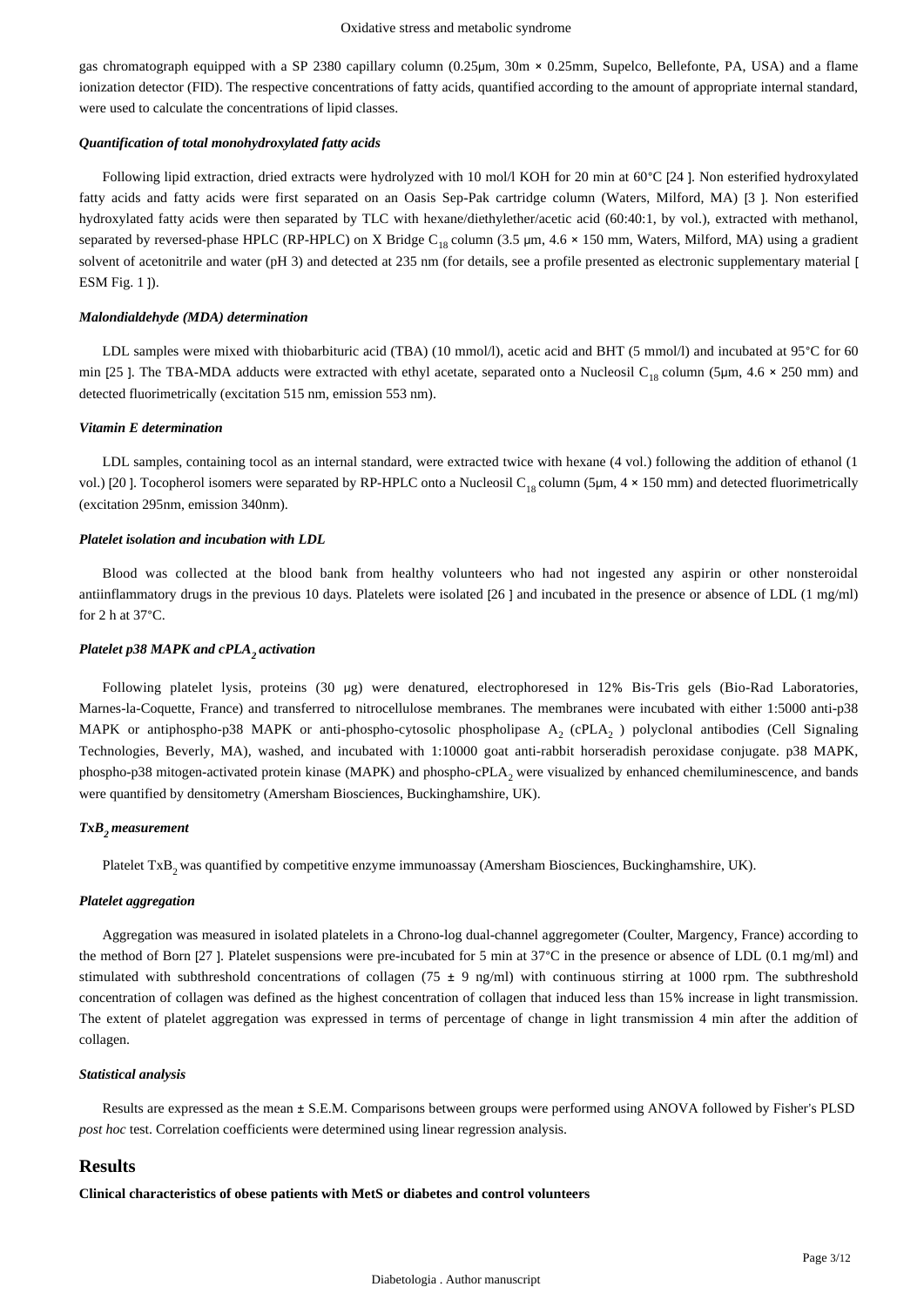The clinical and metabolic characteristics of the volunteers are summarized in Table 1 . Patients with MetS fulfilled the criteria of the AHA [21 ]. They were either overweight or obese, had abdominal obesity, mild hypertriglyceridemia with low HDL cholesterol and were hypertensive. 2/10 MetS patients were treated against hypertension whereas 4/10 type 2 diabetic patients took anti-hypertensive medications, which could explain why the mean systolic and diastolic blood pressures were higher in the MetS group compared to the type 2 diabetic group. In addition, MetS patients showed elevated fasting insulin concentrations and a tendency to increased HOMA index, suggesting insulin resistance. Levels of HS CRP, a circulating marker of systemic inflammation, were increased similarly in MetS and type 2 diabetic patients. Type 2 diabetic patients were poorly controlled and presented a metabolic syndrome. LDL cholesterol levels were lower in patients with MetS or type 2 diabetes compared with control volunteers while plasma TG levels were higher. Healthy control volunteers had all above indices in the expected normal range.

The sPLA<sub>2</sub> activity was significantly increased in plasma from patients with MetS or type 2 diabetes (45.7  $\pm$  4.3 and 51.9  $\pm$  5.1U/ml, respectively) compared with plasma from healthy volunteers  $(34.4 \pm 2.5 \text{ U/ml})$ . sPLA, activity showed positive correlations with waist circumference ( $r^2 = 0.41$ ,  $p < 0.001$ ) and MDA concentrations in LDL (0.14,  $p < 0.05$ ) and negative correlation with plasmalogen proportions ( $r^2$  = 0.15,  $p < 0.05$ ).

#### **Lipid and fatty acid compositions of LDL from obese patients with MetS or diabetes compared with LDL from control volunteers**

As shown in Table 2 , the concentrations of CE were lower in LDL from patients (−13% in MetS patients and −20% in type 2 diabetic patients) compared with LDL from control volunteers. By contrast, the concentrations of TG were higher in LDL from MetS (+50%) and type 2 diabetic patients (+72%). No differences in glycerophospholipid concentrations (both PC and PE) were observed between control and patients' groups. LDL particle sizes were significantly lower in patients with MetS or type 2 diabetes compared with control volunteers. The fatty acid composition of CE and PC differed between patients and control volunteers (Table 3 ). The proportions of PUFA decreased in CE from MetS patients while saturated fatty acids (SFA) and monounsaturated fatty acids (MUFA) proportions increased. In particular, the proportion of linoleic acid (18:2 n-6), the main PUFA, decreased in CE and PC from MetS patients. Although palmitoleic acid (16:1 n-7) represents a minor fatty acid, its proportion increased by 70% in CE. Concerning LDL from type 2 diabetic patients, PUFA proportions decreased while those of SFA increased and MUFA were unchanged. In particular, the proportions of linoleic acid decreased while those of arachidonic acid (20:4 n-6) increased in CE and PC.

Special care was taken to measure ethanolamine plasmalogens (or alkenyl, acyl-glycerophosphoethanolamines). They are a glycerophospholipid subclass with a 16:0, 18:0 or 18:1 fatty chain attached at the sn-1 position *via* a vinyl ether bond, and are more susceptible to oxidation [28 ]. As shown in Fig. 1a , the proportions of 16:0 DMA (dimethyl acetal issued from the alkenyl residue) and 18:0 DMA were decreased by 22% and 23%, respectively in LDL from MetS patients compared with control LDL. In LDL from type 2 diabetic patients, 16:0, 18:0 and 18:1 DMA species were decreased by 47%, 50% and 42%, respectively. Altogether, the sum of DMA species, representative of plasmalogens, was decreased by 22% and 49%, respectively in LDL from patients with MetS or type 2 diabetes. Interestingly, ethanolamine plasmalogen proportions were negatively correlated with waist circumference  $(r^2 = 0.22, p < 0.01)$ .

# **Lipid peroxides and antioxidant contents of LDL from obese patients with MetS or diabetes compared with LDL from control volunteers**

The concentrations of total (both free and esterified) hydroxylated fatty acids, the stable primary products of lipid peroxidation, were determined in LDL from patients and control groups. They mainly consisted of hydroxy-octadecadienoic acids (HODE) derived from linoleic acid and hydroxy-eicosatetraenoic acids (HETE) derived from arachidonic acid. 9-HODE and 13-HODE concentrations increased by 62 and 55% respectively in LDL from MetS patients and increased by 52 and 50% in LDL from type 2 diabetic patients (Fig. 1b ). Additionally, the ratio of total HODE to linoleic acid increased by 54% and 52% respectively in LDL from MetS and type 2 diabetic patients (Fig. 1c ). Among HETE, 8-, 11-, 12- and 15-HETE were detected in LDL from each volunteer. There were no significant differences in the concentrations of HETE between MetS patients and control volunteers (data not shown). Only 15-HETE isomer concentration was significantly increased by 82% in LDL from type 2 diabetic patients compared with LDL from control volunteers (50.8 ± 7.6 pmol/mg cholesterol vs 28.0 ± 4.3 pmol/mg cholesterol, *p* <0.05). The concentrations of MDA, issued from the degradation of fatty acid hydroperoxides, were significantly increased by 2-fold in patients with MetS or type 2 diabetes (Fig. 1d ). The waist circumference was mildly correlated with TG and MDA levels in LDL ( $r^2 = 0.13$  and 0.25, respectively,  $p < 0.05$ ) (see [ESM] Fig. 2a and b).

The concentrations of vitamin E, the main liposoluble antioxidant, were determined in LDL. α-tocopherol concentrations did not differ between patients with MetS or type 2 diabetes (6.7 ± 0. 5 and 6.0 ± 0. 3 nmol/mg protein) *vs* control volunteers (5.9 ± 0. 3 nmol/mg protein). γ-tocopherol, representing 10% of α-tocopherol, was increased in LDL from MetS patients (0.9 ± 0.1 nmol/mg protein) compared with control LDL ( $0.6 \pm 0.1$  nmol/mg protein) but did not differ in LDL from type 2 diabetic patients ( $0.7 \pm 0.1$  nmol/mg protein).

## **Effects of LDL isolated from obese patients with MetS or diabetes, or control volunteers on platelet arachidonic acid signaling cascade**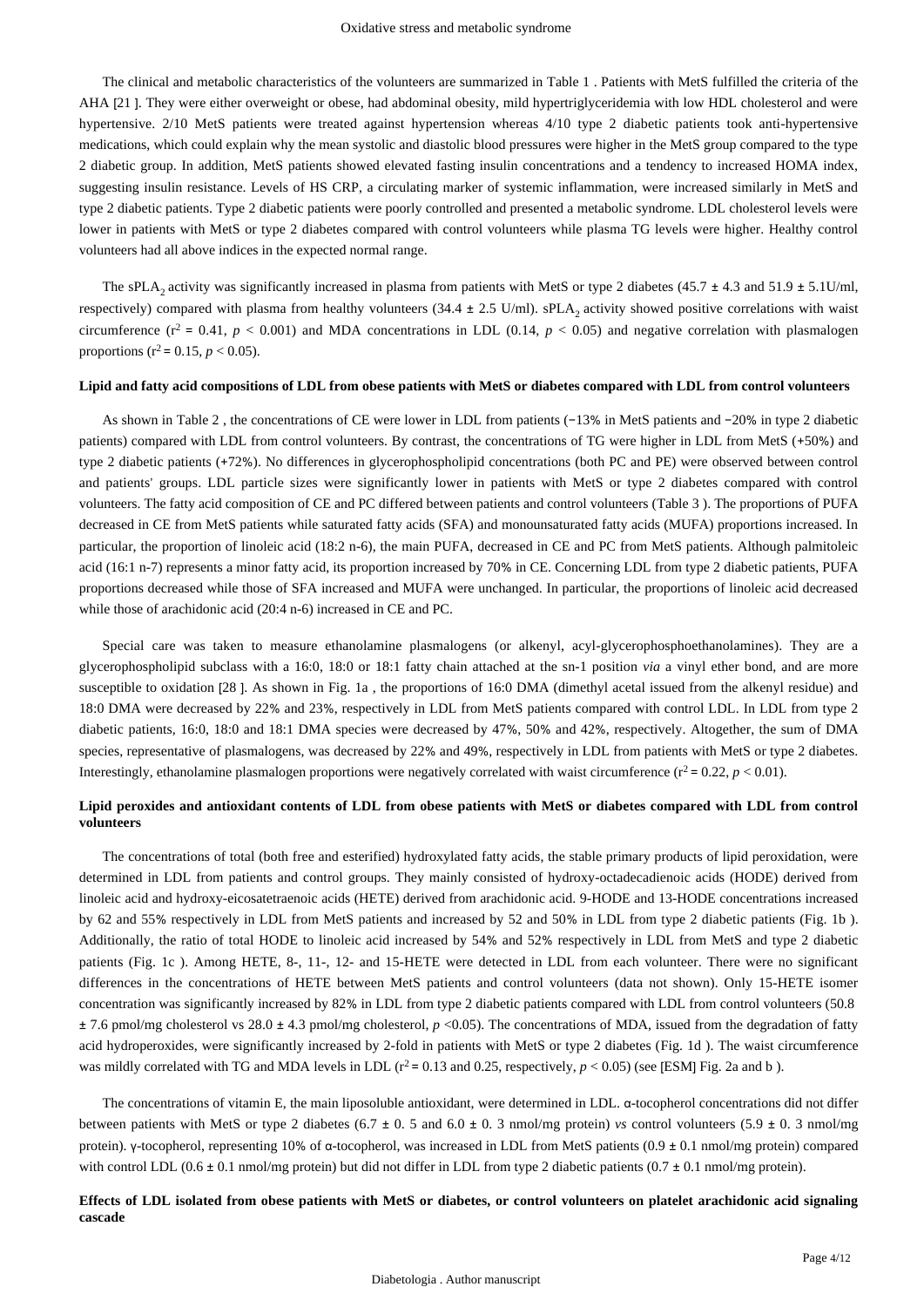To determine the effects of LDL on platelet arachidonic acid cascade, platelets from healthy donors were incubated in the absence or presence of LDL from patients or control volunteers (1 mg/ml) for 2 hours at 37°C. Phosphorylated amounts of p38 MAPK and cPLA<sub>2</sub>, key enzymes involved in the release of arachidonic acid from membrane phospholipids, as well as concentrations of TxB, the stable catabolite of the pro-aggregatory arachidonic acid metabolite thromboxane  $A_2(TxA_2)$ , were determined. As shown in Fig. 2, the addition of LDL from control volunteers to platelets had no effects on p38 MAPK and cPLA phosphorylations, compared with platelets alone. By <sup>2</sup> contrast, the addition of LDL from patients with MetS or type 2 diabetes significantly increased p38 MAPK phosphorylation, by 21% and 55% respectively, and cPLA<sub>2</sub> phosphorylation by 23 and 24%. Compared with control platelets, the incubation of platelets with LDL from patients with MetS or type 2 diabetes resulted in a 2-fold increased basal concentration of  $TxB_2$ , whereas LDL from control volunteers had no effects (Fig. 3). Platelet TxB<sub>2</sub> was negatively correlated with plasmalogen proportions ( $r^2$  = 0.44) and positively with HODE and MDA concentrations in LDL ( $r^2$  = 0.24 and 0.31, respectively,  $p < 0.01$ ) (see [ESM] Fig. 2c and d).

## **Effect of LDL isolated from obese patients with MetS or diabetes, or control volunteers, on platelet aggregation**

To determine the effect of LDL on platelet aggregation, platelets were preincubated for 5 min. with low concentrations of LDL (0.1 mg/ml) and then stimulated with sub-threshold concentrations of collagen for another 4 min. As shown in Fig. 4 , there was no effect of LDL from control volunteers on collagen-induced platelet aggregation, compared with platelets incubated with buffer. By contrast, pre-incubation of platelets with LDL from MetS or type 2 diabetic patients resulted in a stimulation of platelet aggregation in response to subthreshold concentrations of collagen (+197% and +251%, respectively). Platelet aggregation was also potentiated by lower concentrations (50 μg/ml) of LDL from type 2 diabetic patients (data not shown).

# **Discussion**

The evidence for increased oxidative stress in MetS is still a matter of debate. In the present study, we provide several lines of evidence for increased oxidative stress in LDL from obese MetS patients, as assessed by different complementary indices of oxidative stress and special focus on oxidation products of linoleic acid, the most abundant PUFA in LDL. Higher concentrations of total HODE and lower proportions of linoleic acid in PC and CE were found in LDL from MetS patients compared with control LDL. Interestingly, HODE and linoleic acid levels were modified to the same extent in LDL from type 2 diabetic patients.

Conversely, there were no changes in total HETE concentrations in MetS patients, which is in agreement with a recent study showing no differences in the levels of oxidation products of arachidonic acid (total HETE and  $F<sub>2</sub>$ -isoprostanes) in individuals with features of MetS [9 ]. This suggests that oxidation products of linoleic acid could be better markers of lipid peroxidation than those of arachidonic acid. It should be mentioned that there was no dietary record in participants. Although we are not aware of any supplementation study reporting a concomitant decrease of linoleic acid and increase of arachidonic acid in plasma or LDL, we cannot exclude a potential effect of fat intake on plasma fatty acid composition.

The presence of an oxidative stress in LDL from MetS patients was confirmed with the decreased concentrations of plasmalogens in LDL from MetS patients (−22%) as well as in LDL from type 2 diabetic patients (−49%), compared with control LDL. This result indicates that plasmalogens may be targets and markers of ongoing oxidative stress and corroborates previous data showing a 20% decrease of plasmalogen PE in red blood cell membranes from hyperlipidemic patients [29 ]. In addition, we found that MDA, a commonly used overall marker of lipid peroxidation, described to correlate with total isoprostanes in plasma and tissues [30 , 31 ], was increased to a similar extent in LDL from MetS and type 2 diabetic patients, in agreement with enhanced serum levels of TBARS in type 2 diabetic patients [32 ]. Although isoprostanes are recognized as reliable markers of oxidative stress *in vivo* , they derive exclusively from the free radical-induced peroxidation of arachidonic acid and their levels were either reported to be increased [9 , 32 ] or unchanged [7 ] in patients with MetS. Altogether, the increase of several complementary indices of oxidative stress and especially of oxidized products of linoleic acid in LDL from MetS patients gives support to the hypothesis that the MetS is associated with higher levels of circulating oxidized LDL [4 –6 ]. In addition, compared with control LDL, LDL from patients with MetS showed higher TG and lower CE levels as well as decreased particle size, suggesting a higher percentage of smaller and denser LDL particles. Therefore, our data corroborate that the MetS is associated with small and dense LDL particles [5 , 33 , 34 ], which are known to be more susceptible to oxidative modification [35 ].

Regarding the main antioxidant in LDL, we found similar concentrations of α-tocopherol in patients with MetS or type 2 diabetes and higher concentrations of γ-tocopherol in MetS patients. There have been discordant reports about vitamin E levels in patients with MetS or type 2 diabetes, showing either lower vitamin E concentrations in volunteers with a MetS that also consumed fewer fruits and vegetables [ 36 ] or no difference among volunteers with MetS or type 2 diabetes [37 , 38 ]. Only one study to our knowledge reported slightly higher serum γ-tocopherol levels [38 ] and no changes of α-tocopherol among subjects with MetS. Our results obtained *ex vivo* suggest that tocopherols may have been spared by molecules (such as plasmalogens) serving as primary targets of free radicals during LDL oxidation [ 39 ].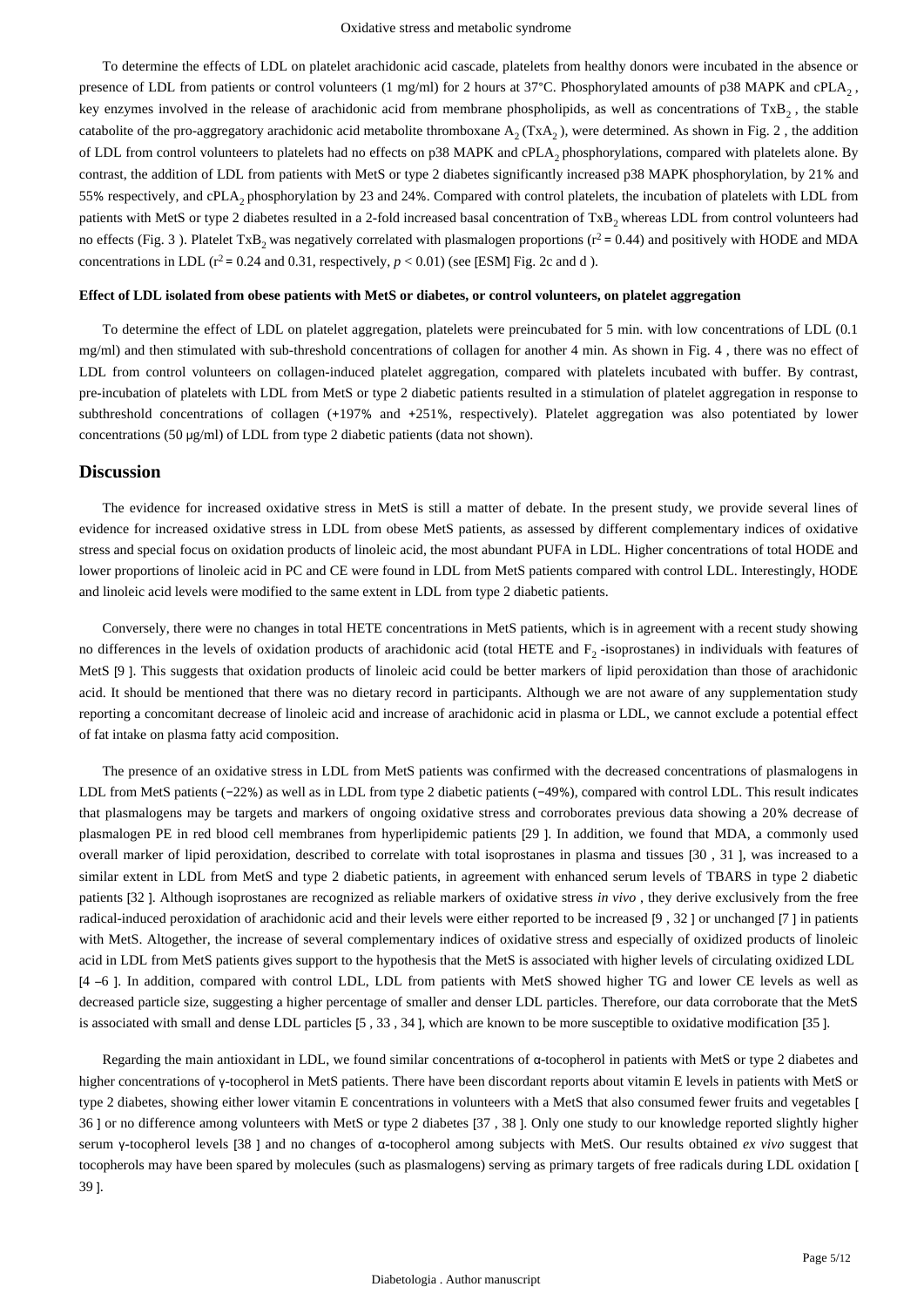It is worth noting that oxidative stress was enhanced to a similar extent in LDL from MetS patients as in LDL from type 2 diabetic patients, suggesting that factors associated with the MetS rather than poor glycemic control are key factors associated with oxidative modification of LDL. In agreement with this statement, our results show correlations between waist circumference and plasmalogens or MDA in LDL, suggesting an association between an excess of visceral fat and biochemical parameters associated with oxidative stress in LDL. It is also likely that obesity tightly associated with MetS may represent a major factor in the oxidative stress evidenced in LDL from obese MetS patients.

Besides, our results show that the activity of  $sPLA_2$  is correlated with plasmalogens and MDA in LDL, suggesting that this enzyme catalyzes the hydrolysis of oxidized phospholipids in LDL [40]. The correlation between the activity of  $sPLA_2$  and the waist circumference is in line with the association of  $sPLA_2$  with MetS [41].

Regarding the functionality of LDL from patients with MetS, we show for the first time that LDL from MetS patients activate platelets and prime collagen-induced platelet aggregation. The activation occurs through an increased phosphorylation of p38 MAPK, the stress kinase responsible for the phosphorylation of cytosolic phospholipase  $A_2$  [42 ], the key enzyme involved in the release of arachidonic acid from membrane phospholipids [43]. It resulted in an increased formation of  $TxA_2$ , as assessed by the increased concentration of the stable catabolite, TxB<sub>2</sub>. We confirm that LDL isolated from type 2 diabetic patients activate platelets through the arachidonic acid cascade [20] and give new evidence for a priming effect of LDL on platelet aggregation, whereas LDL from control volunteers have no activating effects. Regarding the molecules in patients' LDL responsible for platelet activation, our data suggest the implication of lipid peroxides. LDL from patients with either obese MetS or type 2 diabetic patients showed similar increased levels of lipid peroxides and activated platelets to the same extent. In addition, correlation analyses show that platelet TxB, concentration is related to the concentrations of HODE and MDA in LDL, suggesting that lipid peroxides could underlie the activating effects of LDL on platelets and that glycation is not necessarily required. It is also important to take into account obesity in future studies to identify the mechanism by which oxidized LDL activate platelets.

Besides, our results obtained *ex vivo* strengthen the implication of fatty acid peroxides in platelet activation as previously demonstrated in *in vitro* studies [15 , 44 ]. We have indeed shown that fatty acid hydroperoxides, precursors of HETE and HODE, potentiated platelet aggregation and activated platelets via the arachidonic acid signaling cascade [16 ]. More recently, the Podrez group showed that oxidized choline glycerophospholipids induce platelet aggregation *via* CD36 [45 ].

Altogether, our results support that 1) oxidative stress is increased in LDL from obese MetS patients, with or without type 2 diabetes and that 2) *in vivo* oxidatively modified LDL from MetS patients activate control platelets to the same extent than LDL from type 2 diabetic patients. Considering that MetS often precedes the occurrence of diabetes [46 ], and that cardiovascular complications occur frequently at the onset of type 2 diabetes, our data support the hypothesis that oxidative stress in metabolic syndrome is an early promoter of prematured atherothombosis [47 ]. The identification of specific targets of oxidative stress in MetS such as linoleic acid-containing lipids might provide opportunities to selectively slow down some peculiar lipid peroxidation process in LDL at the stage of the MetS and to prevent associated platelet hyperactivation.

## **Acknowledgements:**

This study was supported by INSERM and ANR grant (ANR-05-COD-D019-01). RC was funded by the French Ministry of Education and Research. CC is supported by the CNRS. The authors gratefully thank Pr. Ziad Mallat and Aterovax (Paris, France) for the analysis of sPLA<sub>2</sub> activity.

The authors thank all participants, the nursing staff at Hospices Civils de Lyon for expert blood drawing assistance and Martine Broyer for particle size data analysis.

CC, RC, ML and PM conceived and designed the study. CCA, MM and PM recruited the patients. RC and AS acquired data. All authors interpreted data. CC wrote the manuscript and RC, ML and PM revised the manuscript. All authors approved the final version of the manuscript.

# **Footnotes:**

**Duality of interest** The authors declare that there is no duality of interest associated with this manuscript.

**Abbreviations** BHT : butylhydroxytoluene CE : cholesteryl esters  $cPLA_2$ : cytosolic phospholipase A<sub>2</sub> DMA : dimethylacetal HDL : high-density lipoproteins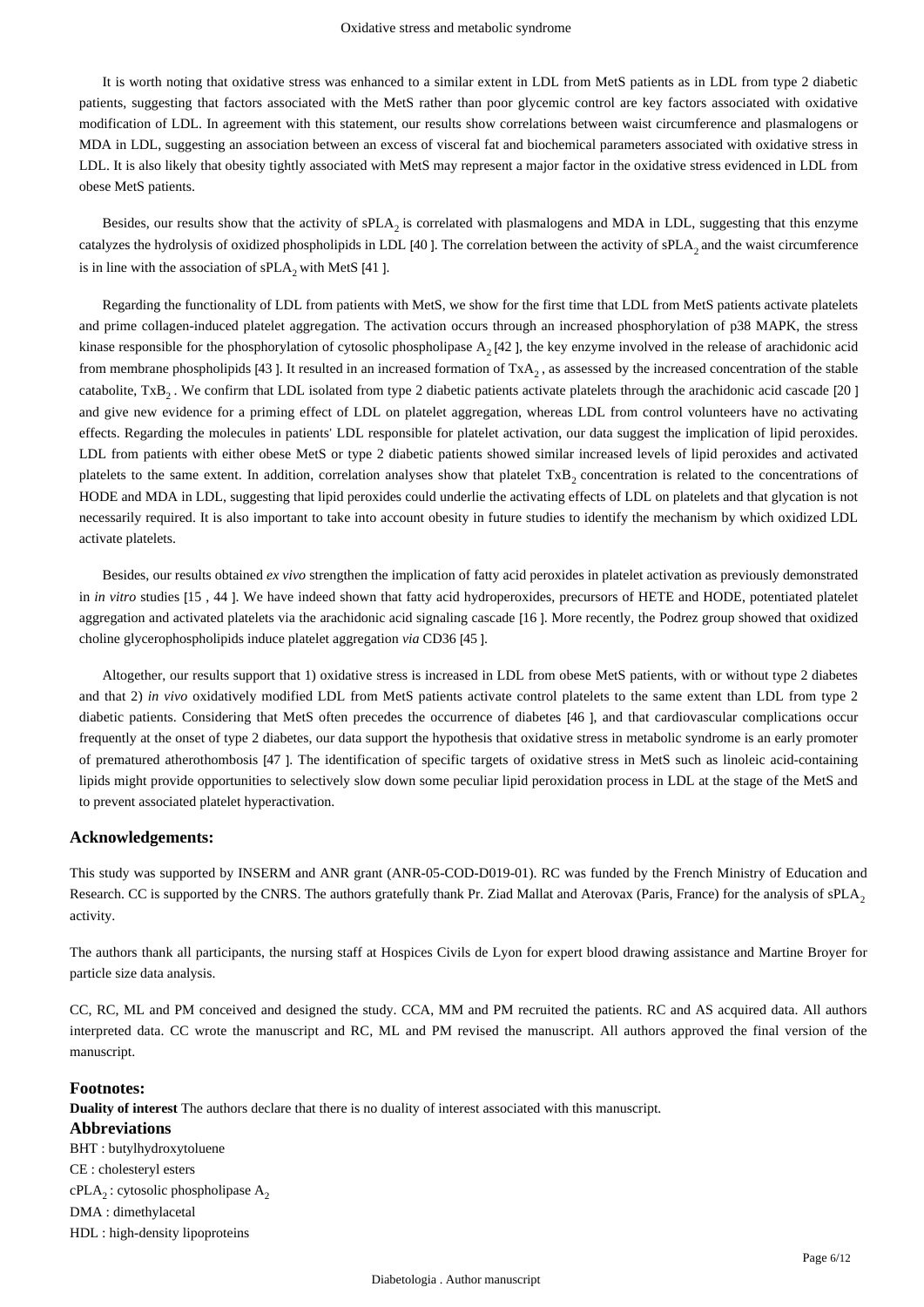HETE : hydroxy-eicosatetraenoic acid

HODE : hydroxy-octadecadienoic acid

HS CRP : high sensitivity C-reactive protein

MAPK : mitogen-activated protein kinase

- MetS : metabolic syndrome
- MDA : malondialdehyde
- MUFA : monounsaturated fatty acids
- PC : phosphatidylcholine
- PE : phosphatidylethanolamine
- PL : phospholipids

PUFA : polyunsaturated fatty acids

SFA : saturated fatty acids

 $sPLA_2$ : secretory phospholipase A<sub>2</sub>

TBA : thiobarbituric acid

TBARS : thiobarbituric acid reactive species

TG : triacylglycerols

TLC : thin-layer chromatography

 $TxA<sub>2</sub>$ : thromboxane A<sub>2</sub>

 $TxB_2$ : thromboxane  $B_2$ 

# **References:**

- 1 . Stephens JW , Khanolkar MP , Bain SC . 2009 ; The biological relevance and measurement of plasma markers of oxidative stress in diabetes and cardiovascular disease . Atherosclerosis . 202 : 321 - 329
- 2 . Hsu RM , Devaraj S , Jialal I . 2002 ; Autoantibodies to oxidized low-density lipoprotein in patients with type 2 diabetes mellitus . Clin Chim Acta . 317 : 145 150
- 3 . Colas R , Pruneta-Deloche V , Guichardant M . 2010 ; Increased lipid peroxidation in LDL from type-2 diabetic patients . Lipids . 45 : 723 731
- 4 . Holvoet P , Kritchevsky SB , Tracy RP . 2004 ; The metabolic syndrome, circulating oxidized LDL, and risk of myocardial infarction in well-functioning elderly people in the health, aging, and body composition cohort . Diabetes . 53 : 1068 - 1073
- 5 . Sigurdardottir V , Fagerberg B , Hulthe J . 2002 ; Circulating oxidized low-density lipoprotein (LDL) is associated with risk factors of the metabolic syndrome and LDL size in clinically healthy 58-year-old men (AIR study) . J Intern Med . 252 : 440 - 447
- 6 . Park SH , Kim JY , Lee JH , Park HY . 2011 ; Elevated oxidized low-density lipoprotein concentrations in postmenopausal women with the metabolic syndrome . Clin Chim Acta . 412 : 435 - 440
- 7 . Hansel B , Giral P , Nobecourt E . 2004 ; Metabolic syndrome is associated with elevated oxidative stress and dysfunctional dense high-density lipoprotein particles displaying impaired antioxidative activity . J Clin Endocrinol Metab . 89 : 4963 - 4971
- <sup>8</sup> 8 . Sjogren P, Basu S, Rosell M . 2005; Measures of oxidized low-density lipoprotein and oxidative stress are not related and not elevated in otherwise healthy men with the metabolic syndrome . Arterioscler Thromb Vasc Biol . 25 : 2580 - 2586
- 9 . Seet RC , Lee CY , Lim EC . 2010 ; Markers of oxidative damage are not elevated in otherwise healthy individuals with the metabolic syndrome . Diabetes Care . 33 : 1140  $-1142$
- 10 . Wilson PW , D'Agostino RB , Parise H , Sullivan L , Meigs JB . 2005 ; Metabolic syndrome as a precursor of cardiovascular disease and type 2 diabetes mellitus . Circulation . 112 : 3066 - 3072
- 11 . Gami AS , Witt BJ , Howard DE . 2007 ; Metabolic syndrome and risk of incident cardiovascular events and death: a systematic review and meta-analysis of longitudinal studies . J Am Coll Cardiol . 49 : 403 - 414
- 12 . Vericel E , Januel C , Carreras M , Moulin P , Lagarde M . 2004 ; Diabetic patients without vascular complications display enhanced basal platelet activation and decreased antioxidant status . Diabetes . 53 : 1046 - 1051
- 13 . Vaduganathan M , Alviar CL , Arikan ME . 2008 ; Platelet reactivity and response to aspirin in subjects with the metabolic syndrome . Am Heart J . 156 : 1002 e1001 1002 e1007
- 14 . Vaidya D , Yanek LR , Faraday N , Moy TF , Becker LC , Becker DM . 2009 ; Native platelet aggregation and response to aspirin in persons with the metabolic syndrome and its components . Metab Syndr Relat Disord . 7 : 289 - 296
- 15 . Calzada C , Vericel E , Mitel B , Coulon L , Lagarde M . 2001 ; 12(S)-Hydroperoxy-eicosatetraenoic acid increases arachidonic acid availability in collagen-primed platelets . J Lipid Res . 42 : 1467 - 1473
- 16 . Coulon L , Calzada C , Moulin P , Vericel E , Lagarde M . 2003 ; Activation of p38 mitogen-activated protein kinase/cytosolic phospholipase A2 cascade in hydroperoxide-stressed platelets . Free Radic Biol Med . 35 : 616 - 625
- 17 . Akkerman JW . 2008 ; From low-density lipoprotein to platelet activation . Int J Biochem Cell Biol . 40 : 2374 2378
- 18 . Ferretti G , Rabini RA , Bacchetti T . 2002 ; Glycated low density lipoproteins modify platelet properties: a compositional and functional study . J Clin Endocrinol Metab . 87 : 2180 - 2184
- 19 . Watanabe J , Wohltmann HJ , Klein RL , Colwell JA , Lopes-Virella MF . 1988 ; Enhancement of platelet aggregation by low-density lipoproteins from IDDM patients . Diabetes . 37 : 1652 - 1657
- 20 . Calzada C , Coulon L , Halimi D . 2007 ; In vitro glycoxidized low-density lipoproteins and low-density lipoproteins isolated from type 2 diabetic patients activate platelets via p38 mitogen-activated protein kinase . J Clin Endocrinol Metab . 92 : 1961 - 1964
- <sup>•</sup> 21 . Grundy SM , Hansen B , Smith SC Jr , Cleeman JI , Kahn RA . 2004 ; Clinical management of metabolic syndrome: report of the American Heart Association/National Heart, Lung, and Blood Institute/American Diabetes Association conference on scientific issues related to management . Circulation . 109 : 551 - 556
- 22 . Havel RJ , Eder HA , Bragdon JH . 1955 ; The distribution and chemical composition of ultracentrifugally separated lipoproteins in human serum . J Clin Invest . 34 : 1345 - 1353
- 23 . Bradford MM . 1976 ; A rapid and sensitive method for the quantitation of microgram quantities of protein utilizing the principle of protein-dye binding . Anal Biochem . 72 : 248 - 254
- 24 . Browne RW , Armstrong D . 2000 ; HPLC analysis of lipid-derived polyunsaturated fatty acid peroxidation products in oxidatively modified human plasma . Clin Chem . 46 : 829 - 836
- <sup>•</sup> 25 . Therasse J , Lemonnier F . 1987 ; Determination of plasma lipoperoxides by high-performance liquid chromatography . J Chromatogr . 413 : 237 241
- 26 . Lagarde M , Bryon PA , Guichardant M , Dechavanne M . 1980 ; A simple and efficient method for platelet isolation from their plasma . Thromb Res . 17 : 581 588
- 27 . Born GV . 1962 ; Aggregation of blood platelets by adenosine diphosphate and its reversal . Nature . 194 : 927 929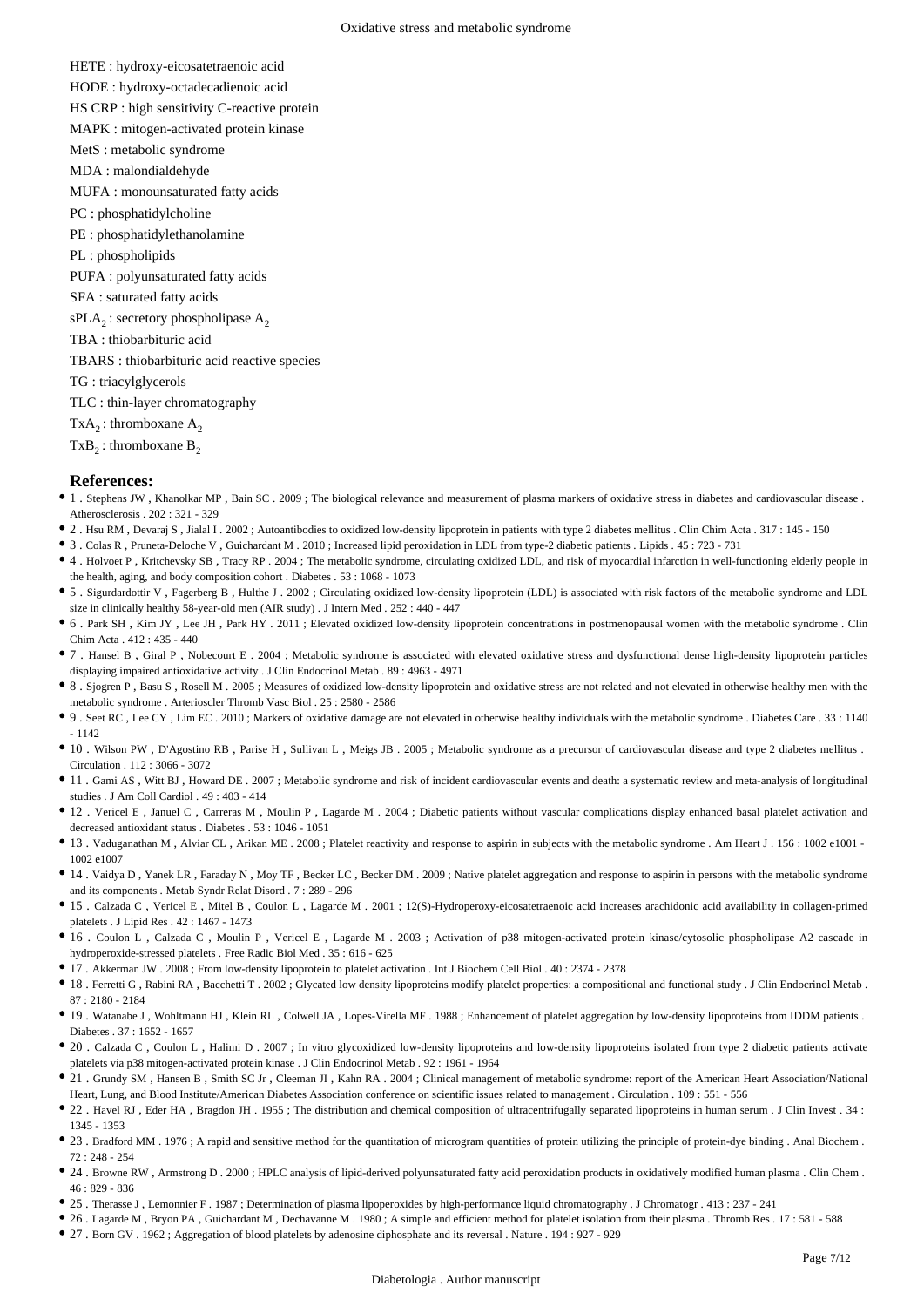- 28 . Engelmann B , Brautigam C , Thiery J . 1994 ; Plasmalogen phospholipids as potential protectors against lipid peroxidation of low density lipoproteins . Biochem Biophys Res Commun . 204 : 1235 - 1242
- 29 . Engelmann B , Schonthier UM , Richter WO , Duhm J . 1992 ; Changes of membrane phospholipid composition of human erythrocytes in hyperlipidemias. II. Increases in distinct molecular species of phosphatidylethanolamine and phosphatidylcholine containing arachidonic acid . Biochim Biophys Acta . 1165 : 38 - 44
- 30 . Dreissigacker U , Suchy MT , Maassen N , Tsikas D . Human plasma concentrations of malondialdehyde (MDA) and the F2-isoprostane 15(S)-8-iso-PGF(2alpha) may be markedly compromised by hemolysis: evidence by GC-MS/MS and potential analytical and biological ramifications . Clin Biochem . 43 : 159 - 167
- 31 . Walsh SW , Vaughan JE , Wang Y , Roberts LJ 2nd . 2000 ; Placental isoprostane is significantly increased in preeclampsia . FASEB J . 14 : 1289 1296
- 32 . Griesmacher A , Kindhauser M , Andert SE . 1995 ; Enhanced serum levels of thiobarbituric-acid-reactive substances in diabetes mellitus . Am J Med . 98 : 469 475
- 33 . Garin MC , Kalix B , Morabia A , James RW . 2005 ; Small, dense lipoprotein particles and reduced paraoxonase-1 in patients with the metabolic syndrome . J Clin Endocrinol Metab . 90 : 2264 - 2269
- 34 . Gentile M , Panico S , Jossa F . 2008 ; Small dense LDL particles and metabolic syndrome in a sample of middle-aged women. Findings from Progetto Atena . Clin Chim Acta  $.388 \cdot 179 = 183$
- 35 . Tribble DL , Holl LG , Wood PD , Krauss RM . 1992 ; Variations in oxidative susceptibility among six low density lipoprotein subfractions of differing density and particle size . Atherosclerosis . 93 : 189 - 199
- 36 . Ford ES , Mokdad AH , Giles WH , Brown DW . 2003 ; The metabolic syndrome and antioxidant concentrations: findings from the Third National Health and Nutrition Examination Survey . Diabetes . 52 : 2346 - 2352
- 37 . Feillet-Coudray C , Rock E , Coudray C . 1999 ; Lipid peroxidation and antioxidant status in experimental diabetes . Clin Chim Acta . 284 : 31 43
- 38 . Ford ES . 2006 ; Intake and circulating concentrations of antioxidants in metabolic syndrome . Curr Atheroscler Rep . 8 : 448 452
- 39 . Hahnel D , Beyer K , Engelmann B . 1999 ; Inhibition of peroxyl radical-mediated lipid oxidation by plasmalogen phospholipids and alpha-tocopherol . Free Radic Biol Med . 27 : 1087 - 1094
- 40 . Mallat Z , Lambeau G , Tedgui A . 2010 ; Lipoprotein-associated and secreted phospholipases A in cardiovascular disease: roles as biological effectors and biomarkers . Circulation . 122 : 2183 - 2200
- 41 . Mattsson N , Magnussen CG , Ronnemaa T . 2010 ; Metabolic syndrome and carotid intima-media thickness in young adults: roles of apolipoprotein B, apolipoprotein A-I, C-reactive protein, and secretory phospholipase A2: the cardiovascular risk in young Finns study . Arterioscler Thromb Vasc Biol . 30 : 1861 - 1866
- 42 . Borsch-Haubold AG , Kramer RM , Watson SP . 1997 ; Phosphorylation and activation of cytosolic phospholipase A2 by 38-kDa mitogen-activated protein kinase in collagen-stimulated human platelets . Eur J Biochem . 245 : 751 - 759
- 43 . Kramer RM , Sharp JD . 1997 ; Structure, function and regulation of Ca2+-sensitive cytosolic phospholipase A2 (cPLA2) . FEBS Lett . 410 : 49 53
- 44 . Calzada C , Vericel E , Lagarde M . 1997 ; Low concentrations of lipid hydroperoxides prime human platelet aggregation specifically via cyclo-oxygenase activation . Biochem J . 325 : ( Pt 2 ) 495 - 500
- 45 . Podrez EA , Byzova TV , Febbraio M . 2007 ; Platelet CD36 links hyperlipidemia, oxidant stress and a prothrombotic phenotype . Nat Med . 13 : 1086 1095
- 46 . Sattar N , Gaw A , Scherbakova O . 2003 ; Metabolic syndrome with and without C-reactive protein as a predictor of coronary heart disease and diabetes in the West of Scotland Coronary Prevention Study . Circulation . 108 : 414 - 419
- 47 . Wiernsperger NF . 2003 ; Oxidative stress as a therapeutic target in diabetes: revisiting the controversy . Diabetes Metab . 29 : 579 585

#### **Fig. 1**

Indices of lipid peroxidation in LDL from control volunteers, obese patients with MetS or type 2 diabetes: fatty dimethylacetals (DMA) derived from PE plasmalogens (a), 9- and 13-HODE (b), HODE/18:2n-6 ratio (c) and MDA (d). Data are means  $\pm$  SEM (n= 7 to 10 subjects per group). LDL from MetS patients *vs* LDL from control volunteers : significantly different (*p* < 0.05) for 16:0 DMA, 18:0 DMA, DMA sum, 9-HODE, 13-HODE, HODE/18:2 n-6 and (*p* < 0.01) for MDA. LDL from type 2 diabetic patients *vs* LDL from control volunteers : significantly different ( $p < 0.01$ ) for 16:0 DMA, 18:0 DMA, 18:1 n-9 DMA, DMA sum and MDA; significantly different ( $p < 0.05$ ) for 9-HODE, 13-HODE and HODE/18:2 n-6. LDL from type 2 diabetic patients *vs* LDL from MetS patients : significantly different (*p* < 0.05) for 16:0 DMA, 18:0 DMA, 18:1 n-9 DMA and DMA sum. *p* values were obtained by ANOVA followed by Fisher's PLSD *post hoc* test. HODE, hydroxy-octadecadienoic acid; MDA, malondialdehyde; DMA, dimethylacetals; PE, phosphatidylethanolamine.

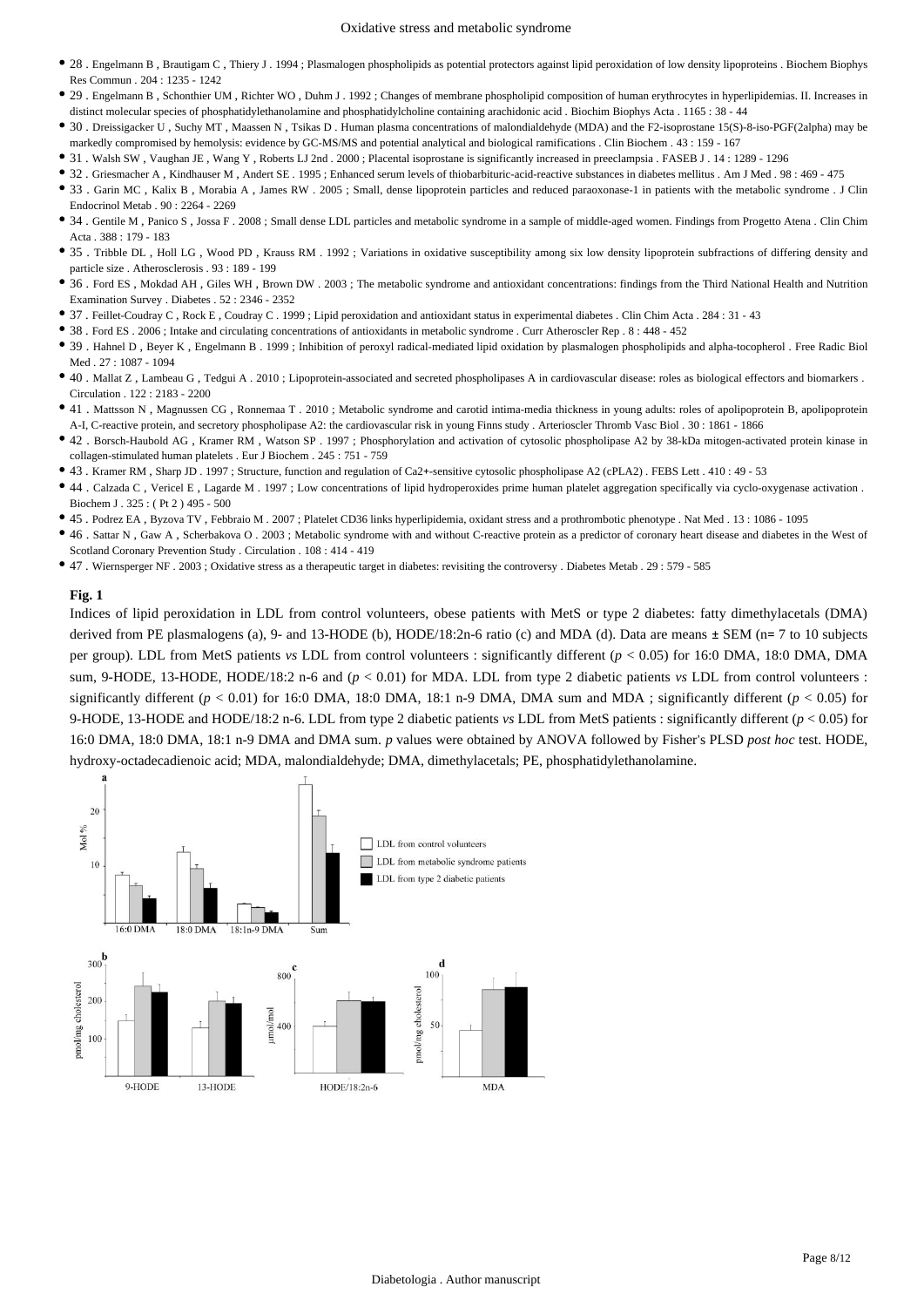# **Fig. 2**

Effects of LDL from control volunteers, obese patients with MetS or type 2 diabetes on the phosphorylation of p38 MAPK (a) and cPLA<sub>2</sub> (b) in platelets. Platelets from blood donors were incubated for 2h at 37°C in the absence or presence of LDL (1 mg protein/ml) from either control volunteers, MetS patients or type 2 diabetic patients. Representative immunoblots and histograms of the normalized amount of phosphorylation of p38 MAPK and cPLA<sub>2</sub> are shown. Data are means  $\pm$  SEM (7 to 8 subjects per group). Platelets + LDL from MetS patients *vs* platelets incubated with buffer : significantly different ( $p < 0.05$ ) for phospho-p38 MAPK and phospho-cPLA<sub>2</sub>. Platelets + LDL from type 2 diabetic patients *vs* platelets incubated with buffer : significantly different for phospho-p38 MAPK ( $p$  < 0.01) and phospho-cPLA, ( $p$  < 0.05). Platelets + LDL from type 2 diabetic patients *vs* platelets + LDL from MetS patients : significantly different for phospho-p38 MAPK (*p*   $<$  0.05). *p* values were obtained by ANOVA followed by Fisher's PLSD *post hoc* test. MAPK, mitogen activated protein kinase; cPLA<sub>2</sub>, cytosolic phospholipase  $A_2$ .



## **Fig. 3**

Effects of LDL from control volunteers, obese patients with MetS or type 2 diabetes on thromboxane  $B_2$  concentrations in unstimulated platelets. Platelets from blood donors were incubated for 2h at 37°C in the absence or presence of LDL (1 mg protein/ml) from either control subjects, MetS patients or type 2 diabetic patients. Data, expressed as percent of control, are means ± SEM (10 subjects per group). Thromboxane  $B_2$  concentrations in control unstimulated platelets were 187  $\pm$  37 pmol/10<sup>9</sup> platelets. Platelets + LDL from type 2 diabetic patients *vs* platelets incubated with buffer, and Platelets + LDL from MetS patients *vs* platelets incubated with buffer : significantly different ( *p* < 0.05). *p* values were obtained by ANOVA followed by Fisher's PLSD post hoc test.

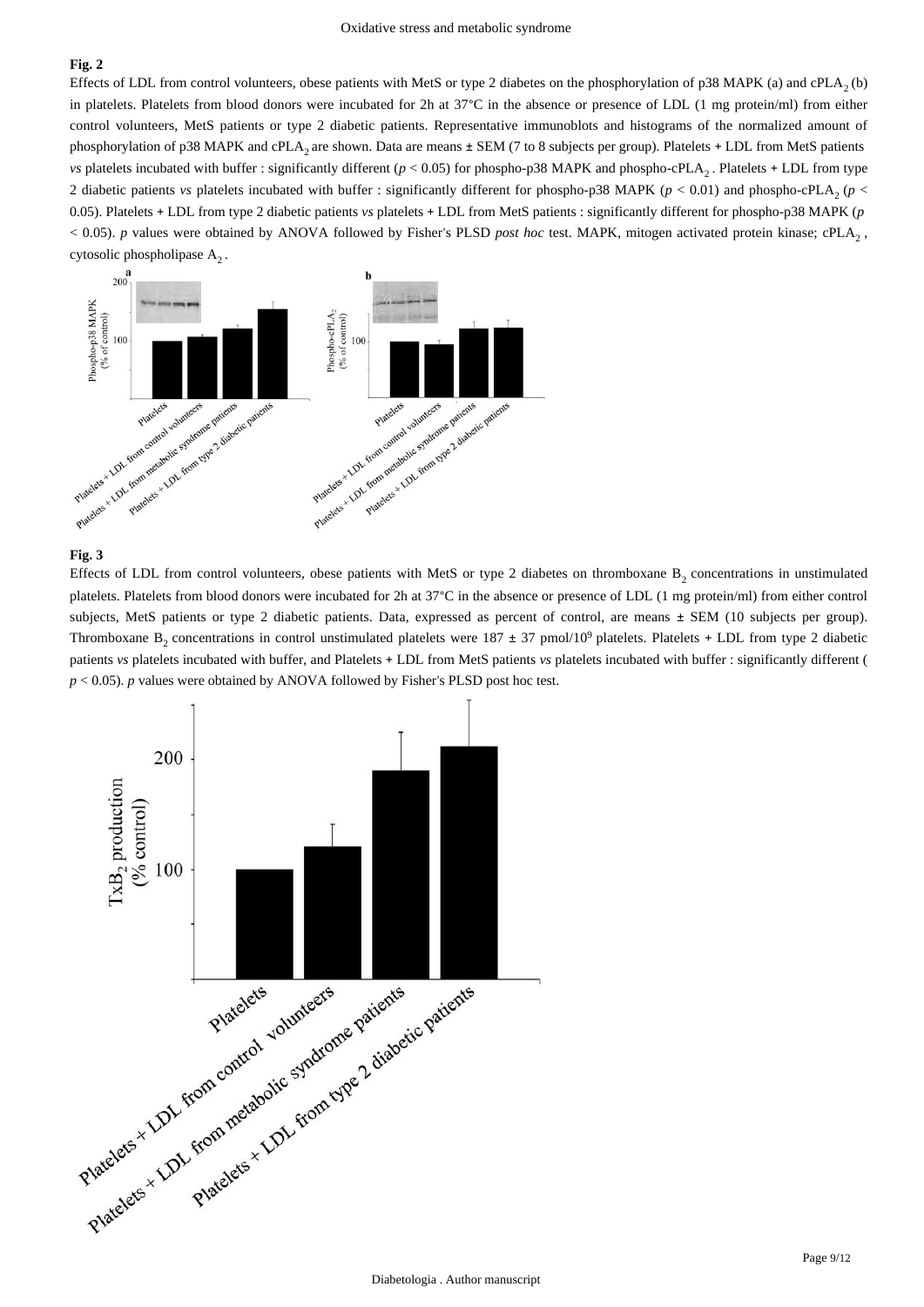# **Fig. 4**

Effects of LDL from control subjects, obese patients with MetS or type 2 diabetes on the aggregation of platelets induced by collagen. Platelets from blood donors were preincubated for 5 min at 37°C in the absence or presence of LDL (0.1 mg protein/ml) from either control subjects, MetS patients or type 2 diabetic patients and stimulated with subthreshold concentrations of collagen (75 ± 9 ng/mL). Data, expressed as percent of aggregation, are means ± SEM of 5 subjects per group. Platelets + LDL from MetS patients *vs* platelets incubated with buffer : significantly different (*p* < 0.05). Platelets + LDL from type 2 diabetic patients *vs* platelets incubated with buffer : significantly different (*p* < 0.01). *p* values were obtained by ANOVA followed by Fisher's PLSD *post hoc* test.

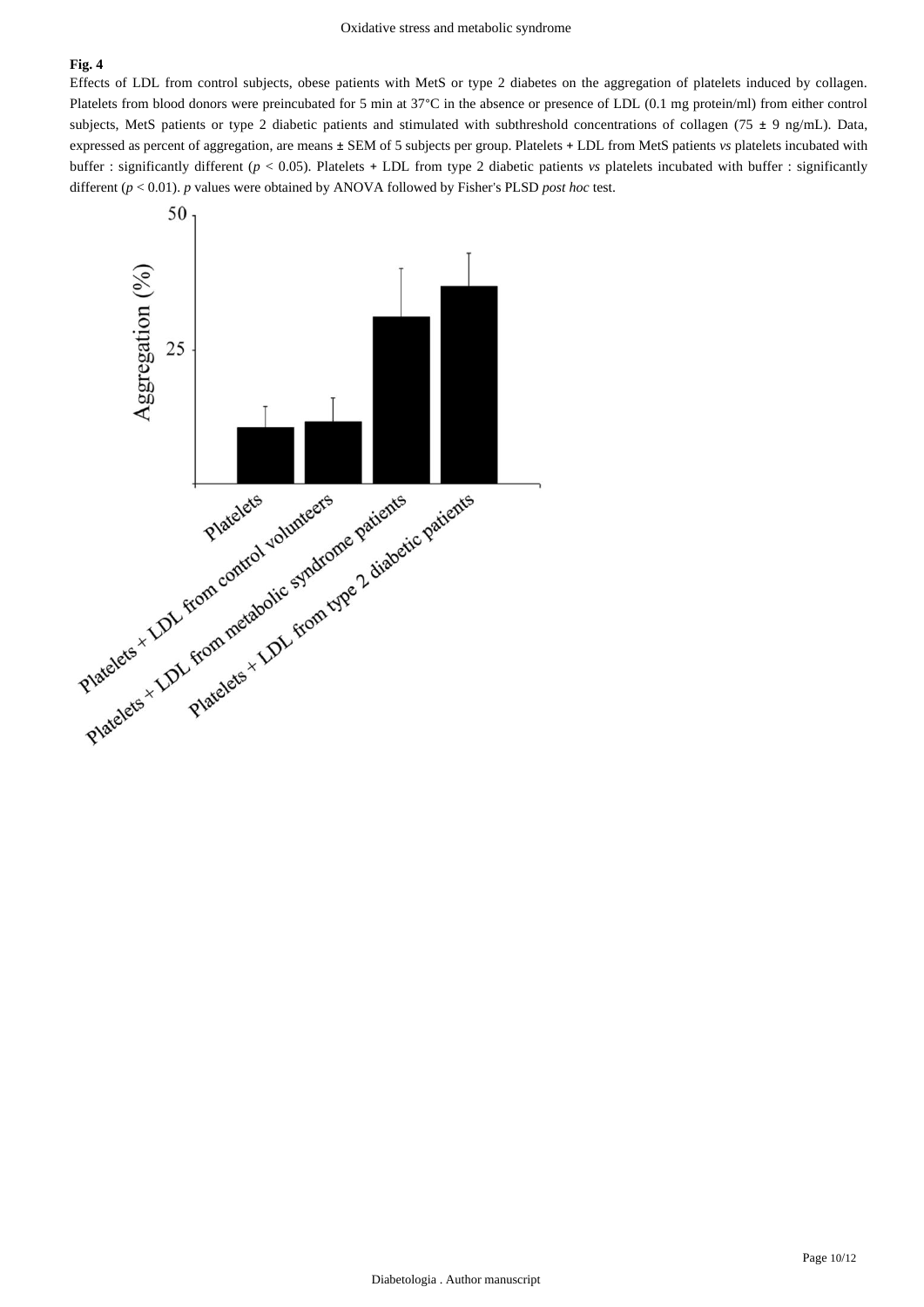# **Table 1**

Clinical and metabolic characteristics of control volunteers and obese patients with MetS or type 2 diabetes.

|                                   | Control          | <b>Metabolic Syndrome</b>    | <b>Type 2 diabetes</b>                    |
|-----------------------------------|------------------|------------------------------|-------------------------------------------|
| $n$ (sex)                         | 10(M)            | 10(M)                        | 10(M)                                     |
| Age (years)                       | $50 \pm 3$       | $58 \pm 2^*$                 | $57 \pm 3$                                |
| BMI $(kg/m2)$                     | $24.3 \pm 0.7$   | $30.7 \pm 1.4$ <sup>*</sup>  | $30.8 \pm 1.1$ <sup>**</sup>              |
| Waist circumference (cm)          | $92 \pm 2$       | $111 \pm 3$ **               | $116 \pm 7$ **                            |
| Fasting glucose (mmol/l)          | $5.5 \pm 0.2$    | $5.6 \pm 0.1$                | $9.0 \pm 1.0^{\ast\ast}$ +                |
| Fasting insulin (pmol/l)          | $41.1 \pm 6.9$   | $68.4 \pm 12.7$              | $45.4 \pm 12$                             |
| <b>HOMA</b> index                 | $1.54 \pm 0.29$  | $2.53\pm0.52$                | $2.75 \pm 0.92$                           |
| $CRP$ (mg/l)                      | $0.54 \pm 0.12$  | $3.61 \pm 0.82$ <sup>*</sup> | $4.82 \pm 1.52$ <sup>**</sup>             |
| $HbA_{1c}(\%)$                    | $5.4 \pm 0.1$    | $5.7 \pm 0.1$                | $10.4 \pm 0.9$ <sup>**</sup> <sup>†</sup> |
| $HbA_{1c}$ (mmol/mol)             | $35.5 \pm 0.6$   | $38.5 \pm 1.4$               | $90.2 \pm 9.8$ <sup>**</sup> <sup>†</sup> |
| Systolic blood pressure (mmHg)    | $121 \pm 3$      | $144 \pm 3$ **               | $132 \pm 6$ <sup>*</sup>                  |
| Diastolic blood pressure (mmHg)   | $78 \pm 4$       | $88 \pm 5$ <sup>*</sup>      | $77 \pm 3^{\text{t}}$                     |
| Total cholesterol (mmol/l)        | $6.0 \pm 0.4$    | $5.2\pm0.3$                  | $4.8 \pm 0.4$ <sup>*</sup>                |
| HDL-cholesterol (mmol/l)          | $1.4\pm0.1$      | $1.1\pm0.1$ $^{**}$          | $0.9 \pm 0.1$ <sup>**</sup>               |
| Total cholesterol/HDL-cholesterol | $4.5 \pm 0.3$    | $4.9\pm0.3$                  | $5.3 \pm 0.3$ <sup>*</sup>                |
| LDL-cholesterol (mmol/l)          | $4.1 \pm 0.4$    | $3.2 \pm 0.2$                | $2.7 \pm 0.4$ <sup>**</sup>               |
| VLDL-cholesterol (mmol/l)         | $0.5\pm0.1$      | $0.8 \pm 0.1$ <sup>**</sup>  | $1.0 \pm 0.1$ <sup>**</sup> <sup>†</sup>  |
| Triacylglycerols (mmol/l)         | $1.3\pm0.1$      | $2.2 \pm 0.3$ **             | $2.6 \pm 0.2$ <sup>**</sup>               |
| Antidiabetic treatment (%)        | $\boldsymbol{0}$ | $\mathbf{0}$                 | 80                                        |
| Antihypertensive treatment (%)    | $\overline{0}$   | 20                           | 40                                        |
| Hypolipidemic treatment (%)       | $\mathbf{0}$     | $10\,$                       | 20                                        |

Data are means  $\pm$  SEM (n= 8 to 10 subjects per group).

 $p$  <0.05 and

\*\*  $\int p < 0.01$  *vs* LDL from control volunteers.

 $\dagger$   $_p$  <0.05 vs LDL from MetS patients.

*p* values were obtained by ANOVA followed by Fisher's PLSD *post hoc* test.

M, male; HOMA, HOmeostasis Model Assessment index calculated (fasting insulin × fasting glucose)/22.5; Hypolipidemic treatment was interrupted seven days before inclusion.